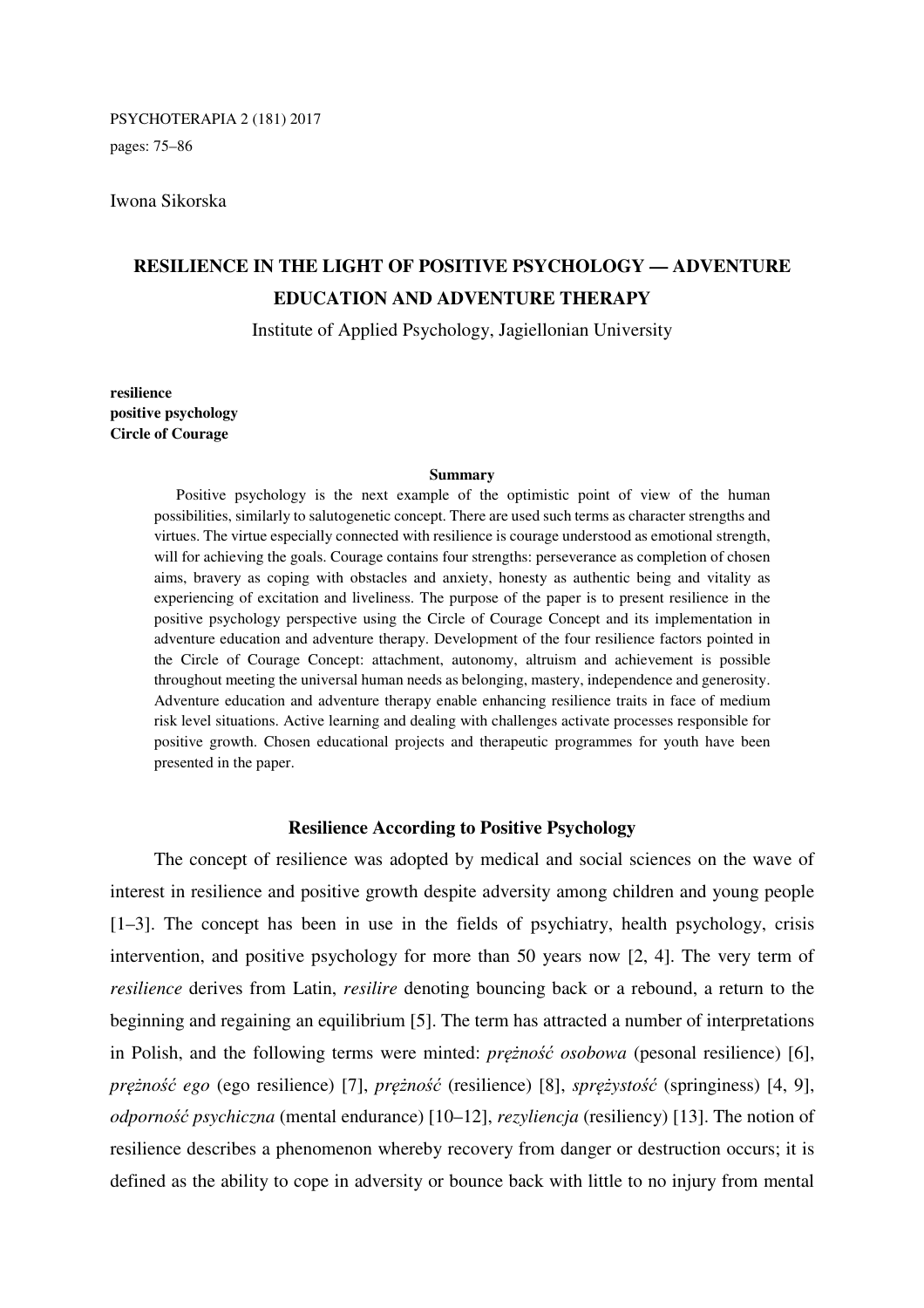difficulty. It denotes flexibility and confidence described as inner strength and a self-righting tendency [1, 2, 14].

Positive psychology, together with the salutogenesis concept, offers a positive outlook on human capability by providing terms such as the strength of character, gifts, or virtues [15–17]. According to positive psychology, healthy living is determined not only by the absence of disease, but also by subjective well-being. Positive mental health [18] is defined as subjective well-being. One of the virtues that particularly correlates with resilience is courage, the term being defined as emotional strength and determination to achieve goals. The concept encompasses four strengths: 1) Perseverance, or the ability to achieve one's goals, 2) Bravery, or resistance to anxiety or difficulties, 3) Honesty, or being authentic and genuine, 4) Vitality, or the ability to feel excitement and vigour [17, 19].

The understanding of resilience furnished by positive psychology is well reflected by the Circle of Courage, which is based on the assumption that healthy development in children and young people has visible manifestations [20]. The development of the four components of resilience elucidated on by the Circle of Courage, that is Attachment, Autonomy, Altruism, and Achievement, occurs when the following universal needs are met: Belonging, Mastery, Independence, and Generosity [20, 21]. The process occurs in the four major micro-systems of young people's lives: family, school, peer group, and community [22]. The authors of the concept work on the assumption that the human brain has a programme to stimulate resilience, that is, maps that develop Belonging, Independence, Generosity, and Mastery. If the needs of a child are met in these micro-systems, inner strength may later flourish in the young individual, which fosters their bravery and determination. The Circle of Courage furnishes a model for stimulating positive development and mental health in young people. Developed by American researchers, the model was derived from the following sources: a) traditional upbringing of Native American children, b) therapeutic input on disaffected youth, c) contemporary research outcomes from positive psychology [20, 21].

|  |   |  | Table 1. Circle of Courage (based on Brendtro, Brokenleg, & Van Bockern, 2005 [20]) |  |  |  |  |
|--|---|--|-------------------------------------------------------------------------------------|--|--|--|--|
|  | . |  | $\sim$ $\sim$ $\sim$ $\sim$ $\sim$ $\sim$                                           |  |  |  |  |

| Resilience Components | Need for Growth |
|-----------------------|-----------------|
| Attachment            | Belonging       |
| Autonomy              | Independence    |
| Altruism              | Generosity      |
| Achievement           | Mastery         |

The concept is represented as a circle consisting of four quadrants that match the four corners of the world. The colours in the circle stand for four major human races and four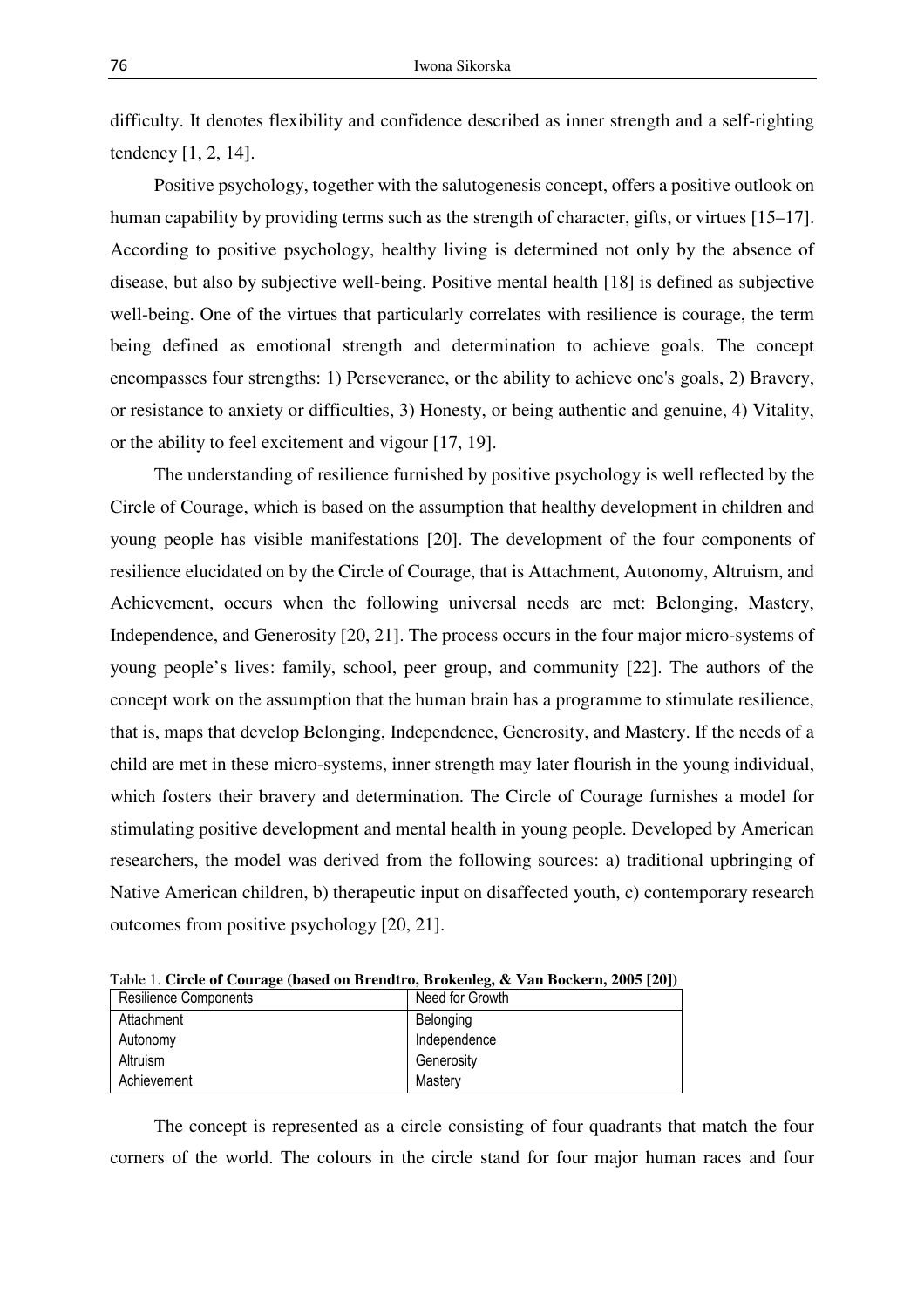elements: earth, wind, fire, and water. The circle describes positive growth in young people with four universal human needs: Belonging, Mastery, Independence, and Generosity, which should be met in exactly the same order.



Figure 1. **Circle of Courage — a symbolic representation of the values underlying the concept**  (based on Brendtro, Brokenleg, & Van Bockern, 2005 [20]).

The Circle of Courage has inspired a number of proposals that are meant to stimulate resilience through adventure education. The authors of the concept define adventure as a unique and exciting experience that produces uncertain results and is accompanied by a subjective sense of risk [23]. Education through challenge and adventure stimulates processes underlying positive growth. Activities of this kind are based on the assumption that challenge, adventure, and the ability to handle medium stress have a steeling and strengthening effect on young individuals [24, 25]. It is important to distinguish between distress as an experience of negative emotions such as fear or terror and eustress, which involves excitement and curiosity. Those who argue in favour of such activities work on the assumption that people who have positive memories of the situations in which they found a successful solution to the problem are more likely to seek similar experiences in the future. Growth through challenge is often compared to the inoculating agency of a vaccine. Apart from learning through challenge and adventure, young people should also be offered a group of support that creates a warm and friendly atmosphere Researchers argue that people change not because of programmes but because of other people, which goes on to show that social support is one of the major predictive factors for resilience [23].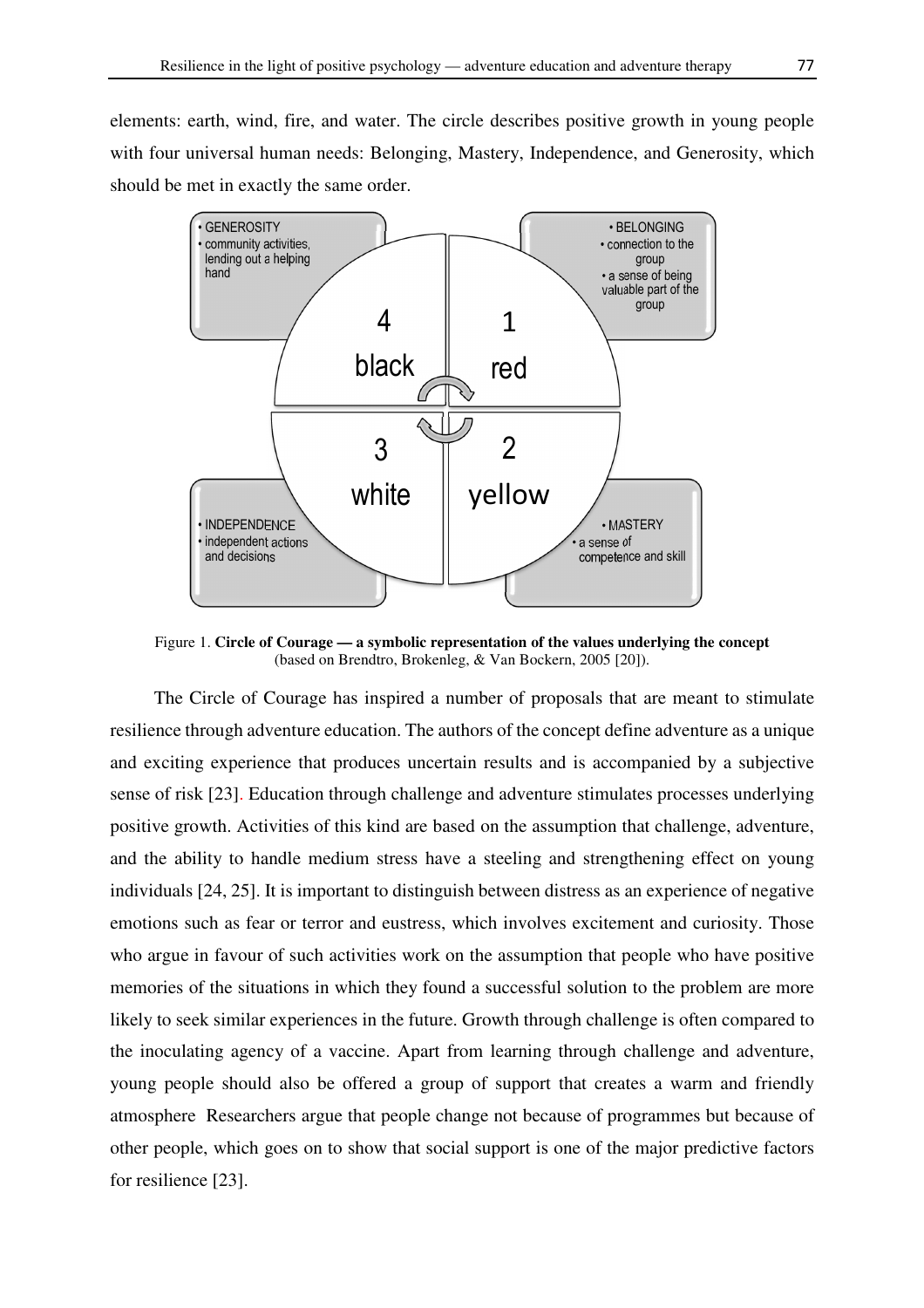David Hopkins [26] provides seven criteria for a successful intervention through adventure education. Firstly, activities for children and young people should involve real-life situations. Secondly, children's learning should match their physical, social and cultural needs. Thirdly, each individual and the group as a whole should be presented with challenging requirements. The fourth principle stipulates that empathy be fostered in the group, which alleviates stress. The fifth principle underscores the importance of group processes in developing communication and social skills in young people.

In his sixth suggestion the author emphasises the importance of situation awareness for the formation of aesthetic and creative attitudes. The final suggestion for effective development programmes is that adventure education should be conceived as a metaphor for change and life challenges to provide food for thought to young people.

# **Exposure to medium risk as a growth-promoting factor**

Adventure education, or *Erlebnispädagogik*, adheres to activity-oriented methodology that fosters learning through exposure to physical, mental, and social challenges [27]. The approach is also described as outdoor education, experiential learning, and environmental education. *Erlebnispädagogik* was set up in the 1930s by the German educator Kurt Hahn, who adopted Plato's, Goethe's, and Rousseau's ideas for scouting and youth education [28]. Hahn's followers argue that young people develop by taking part in activities. The first step in the process is to have a taste of adventure outdoors, through sports, with a group, or through risk and challenges. Adventure leads to a lived experience, or *Erlebnis*, which is processed individually. This in turn — through conversation, discussion, and individual reflection — is later transformed into a known experience, or *Erfahrung*. The next step involves development in cognition: new experience becomes part of self-awareness, which extends or changes selfconcept and self-esteem [27]. Participants in the process benefit in two ways: through personal growth and social interaction. By facing challenges and risk, they are able to strengthen their sense of agency and self-confidence while developing self-awareness, responsibility, and selfesteem. Participants develop their problem-solving skills, success stimulates their optimism, and physical activity improves their motor skills and coordination; they also learn how to go beyond their limitations (fatigue or fear). Social interaction helps them develop collaborative and leadership skills, as well as the ability to take feedback and respect the needs of other people. One learning that can be derived from adventure education is that all actions or lack thereof have certain consequences. By taking part in interesting activities, young people are encouraged to leave their comfort zone, find out more about their strengths and weaknesses,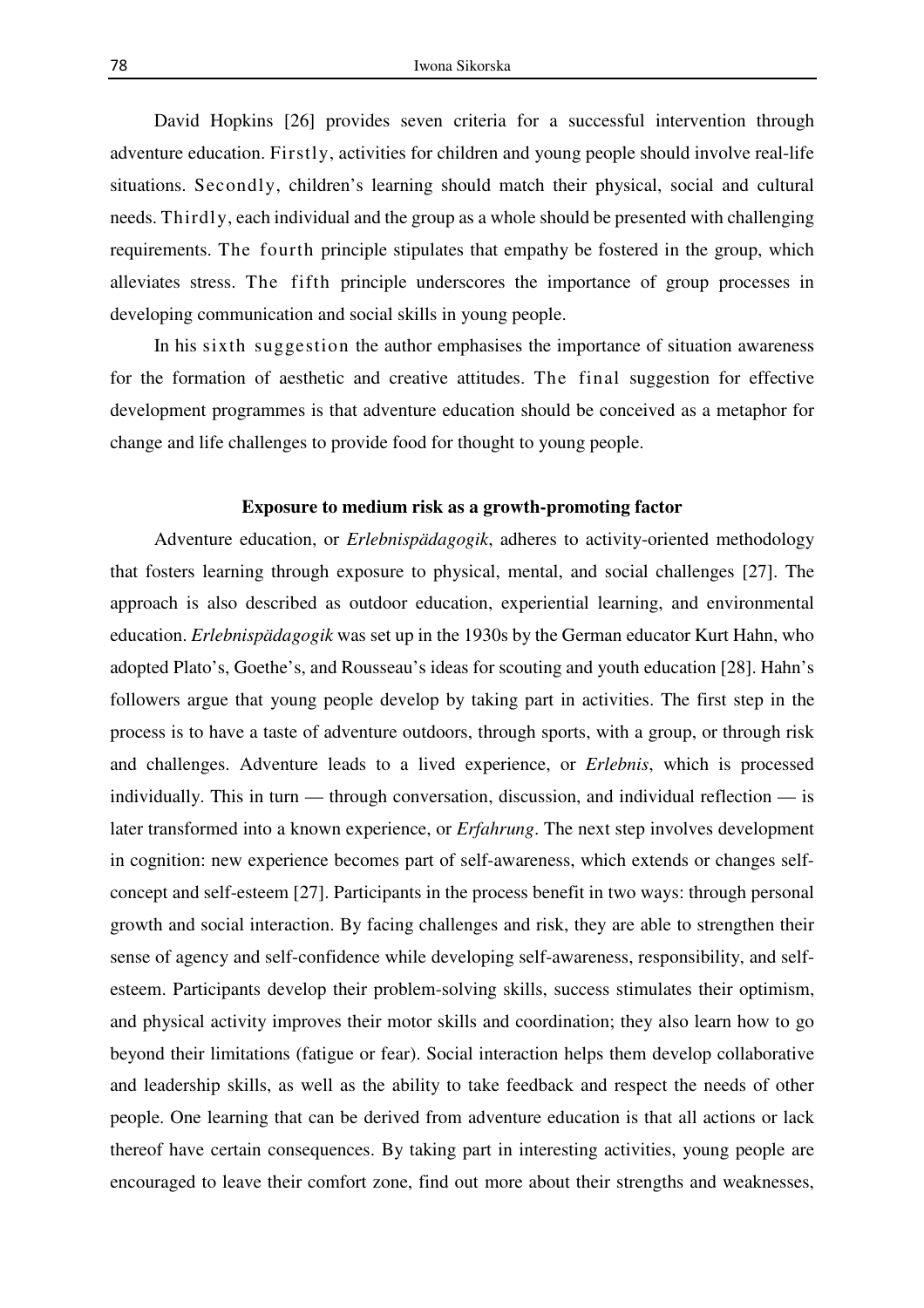and learn health-promoting behaviours. The summaries of the findings on the effects of adventure education highlight significant benefits it may bring to participants in physical, mental, social, and educational areas [23, 29].

Research on resilience often tries to explore whether resilience becomes apparent in successful recovery from massive stress or in the process of overcoming difficulty or is it strengthened through stress [2]. Michael Rutter believes that there is extensive evidence to prove that in certain circumstances the experience of stress or difficulty has a steeling effect on individuals, thereby supporting their resilience to stress in the future [30]. For Rutter, parachuting is a case in point. Repeated parachute jumps reduce subjective stress levels and help in reaching the adaptive level of physiological response. Norman Garmezy [31] describes the strengthening resilience process in his challenge model. The model is based on the assumption that medium risk levels have a hardening effect on individuals and may serve as a preparation for more difficult tasks in the future. If a child develops coping abilities early in his or her life, they will find it easier to face up to life's challenges. With low levels of experienced risk (e.g. due to helicopter parenting), a child may feel unfit to handle challenges and frustration. The absence of appropriate parental care may in turn put too much strain on a child and lead to developmental disorders. The *inoculation model* by Fergus and Zimmerman [32] furnishes yet another understanding of medium risk and its strengthening effect. The quantity and type of positive risk is individual: if it mobilises and adds to the experience of an individual, it is defined as a protective factor; if it causes a disruption to development, it is defined as an excessive risk factor. The model is based on the assumption that risk in little quantities from early on in life has a positive effect: with smaller challenges successfully resolved, a young individual will probably be better equipped to handle much more risk in the years to come. The ability to harness inner resources and ask for social support develops resilience in these cases.

Craig A. Olsson et al. [33] advise much caution when making such generalisations; they say there is little steeling quality to the experience of adversity for young people, who are yet to develop sufficient defence mechanisms. It is difficult to determine the size, quantity, and time of exposure to risk factors that may be considered negative for the individual. A simplistic understanding of the relationship between stress and resilience is likely to ignore defence mechanisms, how they are launched, and their buffering input [33].

Adventure education has been attracting researchers since the 1970s. Adventure education uses a variety of activities, including collaborative games and activities, trips and camping, problem-solving tasks, trust-building activities, as well as courses in kayaking, climbing, horse riding, and mountaineering. Several examples are provided below.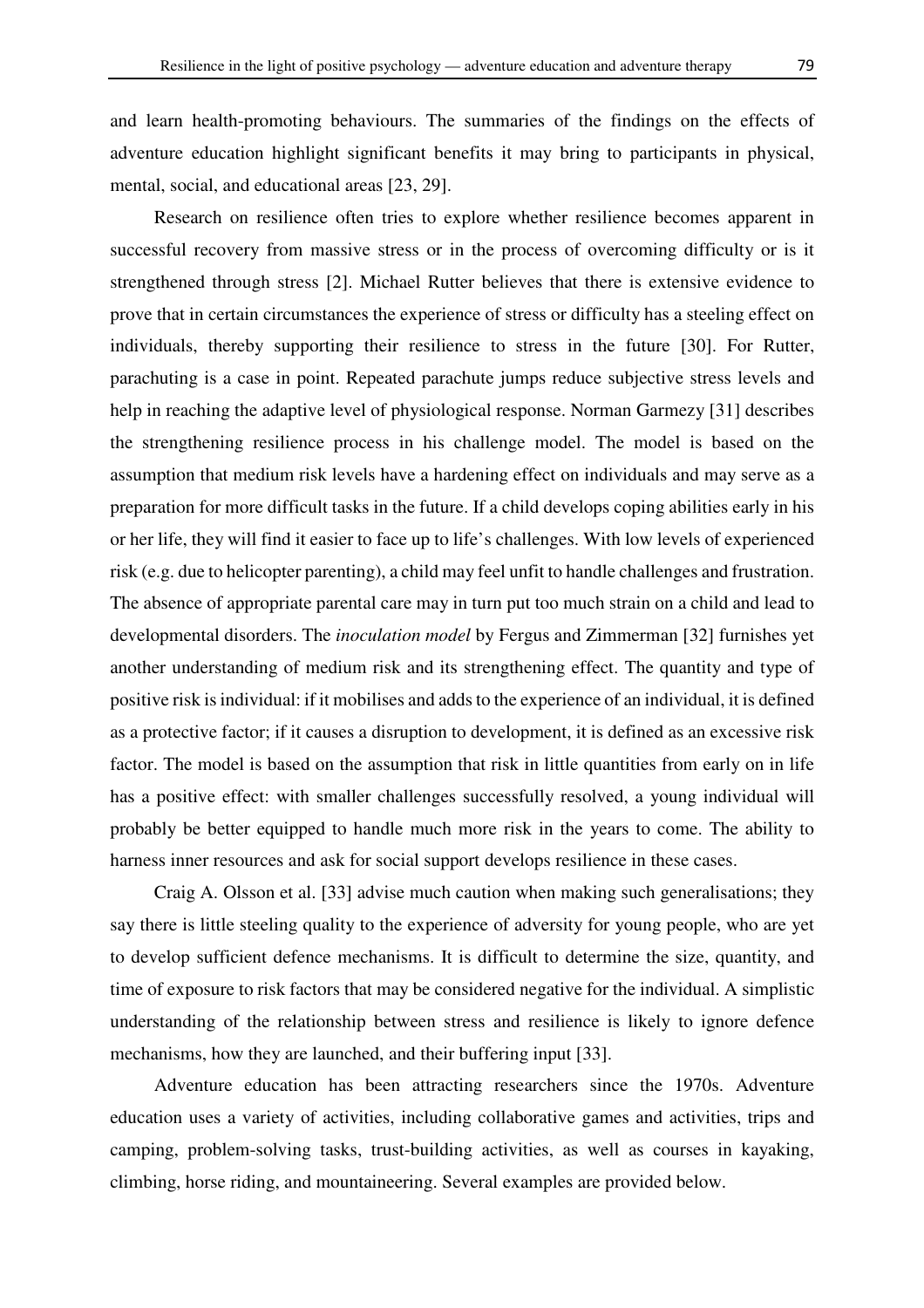Research by the Australian Outward Bound Program found that 41 young adults taking part in a 22-day wildlife expedition reported an increase in their resilience levels, which were significantly higher after the programme than those reported by the controls [25]. Participants in the expedition were required to join the following activities: planning the provisions, a rope tying class, orienteering, hiking in the scrub, rock climbing, canoeing, a cross-country run, group activity planning sessions, and three-day solitary trips. The findings suggest that progress in resilience building is correlated with expected social support. The study revealed a significant impact of group support on developing individual coping abilities. One interesting outcome that was highlighted by the researchers was a significantly lower level of resilience at pre-test in 14 participants who failed to complete the expedition. They were unable to continue due to health, motivation, and emotional reasons. The researchers conclude that resilience measurements have a predictive capacity that allows them to capture risk factors [25].

The Anty-Bullying Initiative (ABI) from Santa Fe, CA, involved 13 meetings: both in classroom as well as trips outdoors and climbing courses [24]. The goal of the programme was to strengthen resilience in 51 twelve-year-olds. According to the study, girls reported a significantly higher growth in goals, aspirations, and self-agency than boys. The outcome was repeated four months after the programme. The ABI team observed that the finding matches those reported by other researchers, who established that pre-adolescent girls and earlyadolescent girls are more willing to ask for social support and have higher inner protective factor levels [24, 34].

Polish experience with adventure education is chiefly that of scouting, camping, sailing, and hiking, the movement starting in the 1920s. A Polish study involving several hundred participants in a sailing school programme called "Szkoła pod Żaglami" found that training sailboat cruises can have a positive educational effect. The positive aspects of sailing experience included: a growth in self-agency, responsibility for others, leadership skills, a growth in selfesteem and self-confidence, the ability to bond with others, and a community experience [35].

#### **Therapeutic effect of medium-risk exposure**

Mentally ill patients may benefit from a form of therapy that is somewhere in between stationary treatment such as day or 24-hour care and adventure therapy. Such treatment is provided as therapeutic camps and rehabilitation holidays [36, 37]. For mentally ill patients, they serve as bridges between hospital treatment and the real world. The former is a more structured one. It follows an established programme such as training and leisure activities. Camps are considered part of therapy because they bring desired effects. Patients attending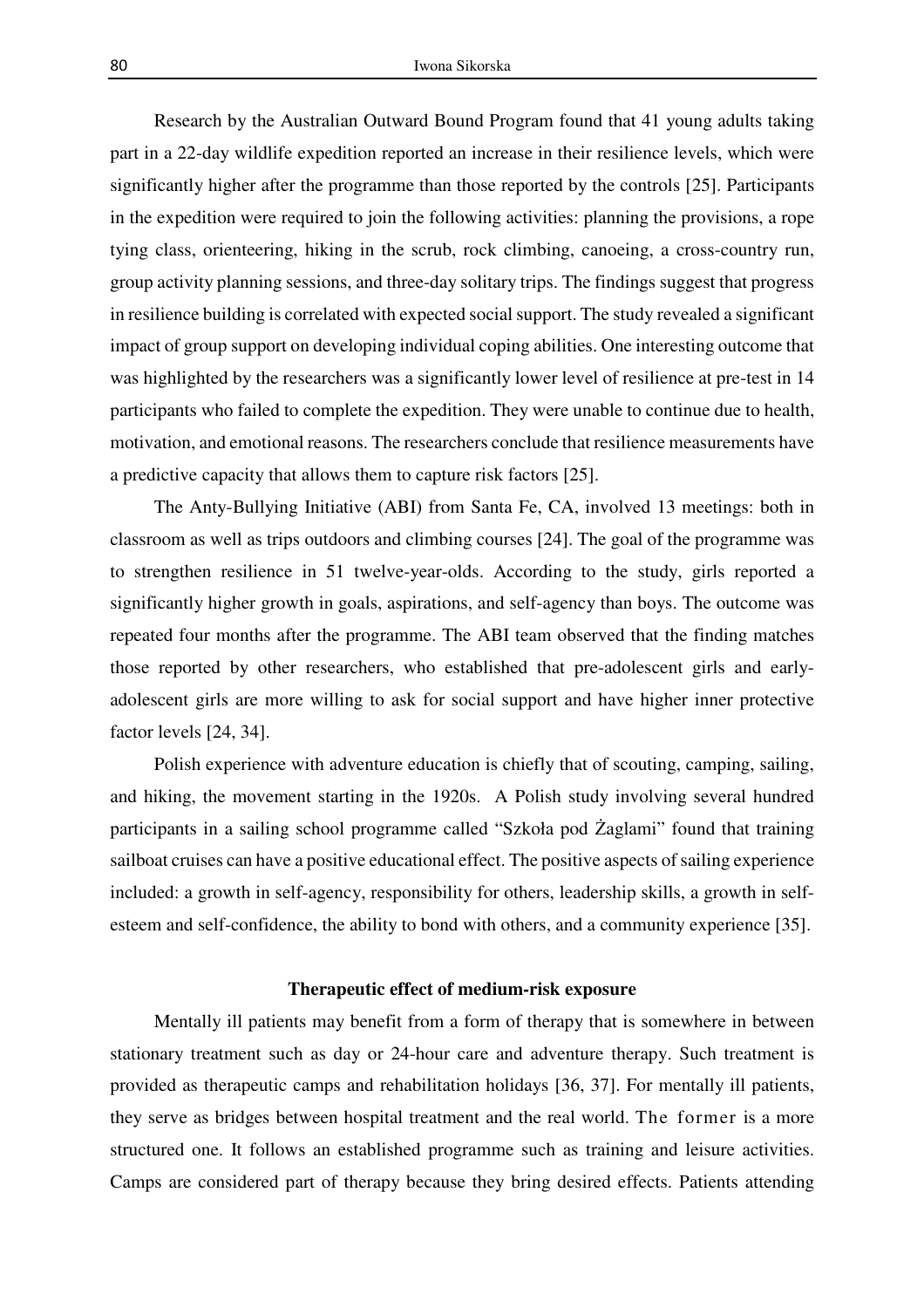therapeutic camps find it easier to express their thoughts and feelings and interact with other people; their life skills are also reported to improve. Since patients find this form of treatment attractive and they experience real success in recovery, their levels of activity and motivation to continue the programme of therapy are on the rise. In individual assessment surveys, patients describe therapeutic camps as one of the most promising ways to recovery [36]. The latter, that is, rehabilitation holidays, are focused on relaxation and leisure. Leisurely atmosphere and physical activity are proved to foster recovery. Motor and social activity among patients are significant health-promoting factors.

Eclectic in approach, adventure therapy combines the elements of cognitive-behavioural, family systems, existential and psychodynamic therapies, but its focus is on experience. The method uses adventure activities to provide treatment to people with behavioural and emotional disorders, addicts, and socially maladjusted individuals to provide them with positive experience that helps them to alter their lives. One of the advanced techniques used by adventure therapists is metaphor, which helps clients to discover a relationship between the experience of adventure and real life. Adventure therapy follows suggestions from Milton Erikson (metaphor), Jacob Moreno (drama), Fritz Perls, Virginia Satir, and Carl Whitaker [38]. The rules that govern this particular form of therapy can be summarised in six points that resemble the principles for adventure education formulated by Hopkins [28]. The first rule is to confront the client with various real-life situations that are relevant to their problems. The second is to provide the client with a new perspective and self-reflection through achievements that stand in contrast with their previous experience (e.g. success in climbing against their previous dismal sporting record at school). The third important factor is eustress, or an experience of happiness and contentment that encourage individuals to change. The fourth is to help the client to learn new change-promoting ways to resolve conflict. The fifth stipulates that adventure therapy be a solution-oriented approach. The sixth says that the role of the therapist changes according to the goals of the group and therapy's duration [38]. The therapy is usually provided in three different forms. The first offers climbing courses, paperchase, and explorations that bring about novelty, challenge, and a certain amount of risk. The second is camping and hiking in the woods that extend up to 60 days. A case in point is Wilderness Adventure Therapy (WAT), a therapeutic proposal by Simon Crisp [39]. The therapy is designed as a ten-day intervention by three therapists for six to eight people. The third form involves more stationary ways such as camping, which makes participants organise their lives without any creature comforts, in primitive conditions and scant supplies.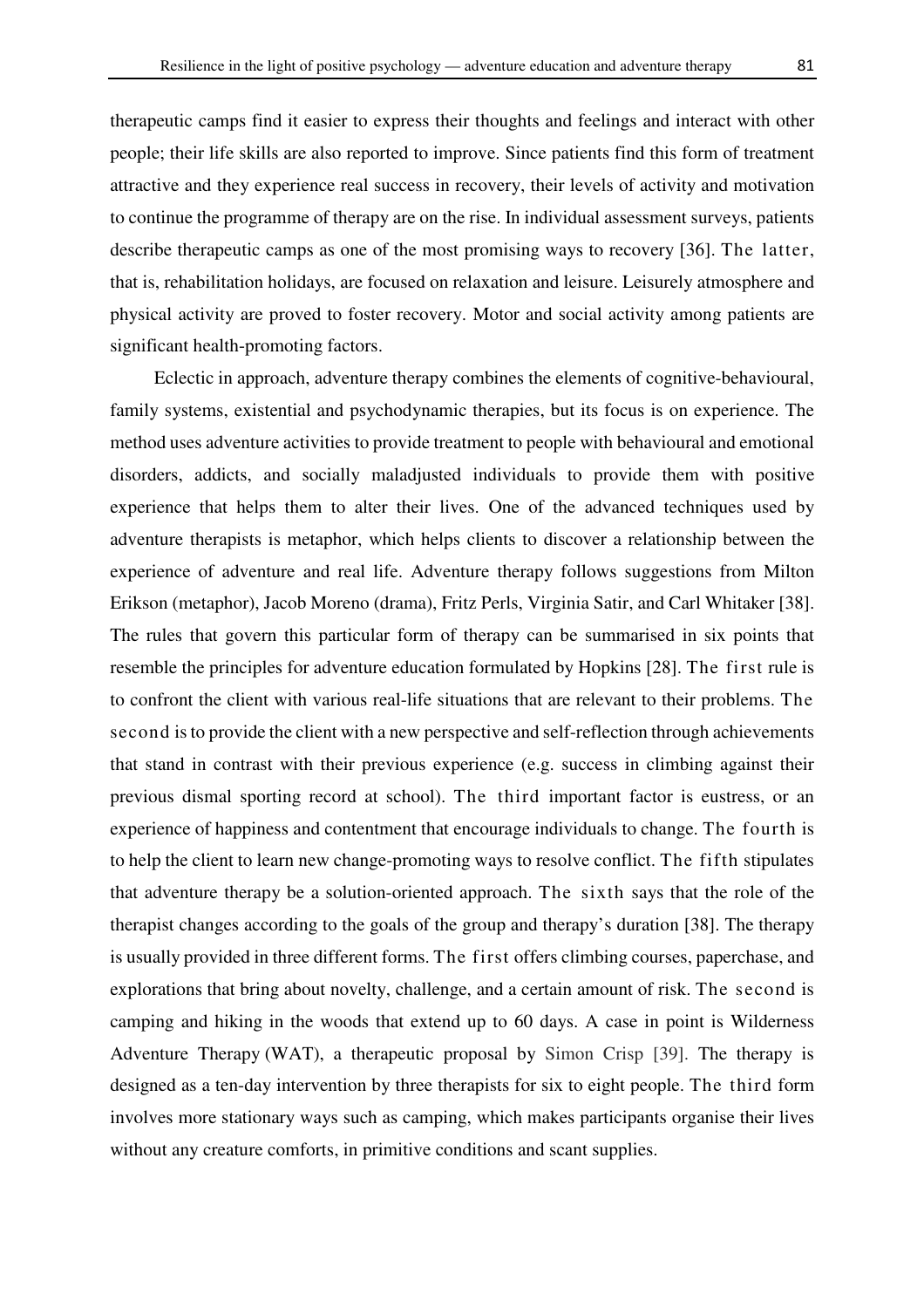These forms of therapy are recommended for the majority of disorders in children and young people, including emotional and behavioural disorders, addictions, eating and anxiety disorders, depression, bereavement, and post-traumatic stress disorders [40].

The initial finding on the therapeutic effect of the activities outside of hospital was obtained during a camping programme for TB patients organised in a hospital park [41]. The participants reported a rise in their physical and emotional well-being levels. The environment and the novel and unique therapeutic situation were found to be protective factors.

A summer camp for young people with cancer organised by Canadian therapists is also a case in point. The goal of the therapy was to strengthen self-image in young people as a recovery-promoting factor for physical, cognitive, emotional, and spiritual areas [42]. Since young people with cancer were more prone to anxiety and depression than their healthy peers, a particular focus was placed on prevention to improve their quality of life. The therapy brought about a number of positive effects such as making new friends, an opportunity to share cancerrelated experience, and finding social support. The participants reported a rise in their higher cognitive and social competence levels, and a better self-esteem [42].

Adventure education is provided for therapeutic purposes to children and young people with poorer resources for coping. The American anti-bullying project used outdoor group activities to strengthen resilience in students affected by peer violence [24]. The project provided therapeutic activities to share coping strategies with young people exposed to bullying, as well as day trips featuring a climbing course. Following a series of 13 meetings, girls involved in the programme reported an increase in goals, aspirations, and self-agency that was significantly higher than that of the controls. An experience of success in a setting other than the classroom became an opportunity for growth for a large number of participants.

One more example of challenge therapy are group meetings for mothers and their adolescent sons. The goal of the meetings was to strengthen parental competence in mothers and provide them with skills that are necessary to prevent family conflict. Mothers would often compare their situation in the home with that of climbing or sharing a rope (providing a backup and collaboration), which only showed that they were able to notice and reflect upon an upset family dynamic [43].

Adventure education in Poland is rooted in the scouting tradition. The Institute of Paediatrics, Medical Academy of Krakow, used scouting camps to provide such therapy. Children with psychosomatic disorders from alcoholic families took part in summer scouting camps with psychologists. Children spent a three-week camp in groups that provided constructive emotional feedback; they were also required to perform a number of resilience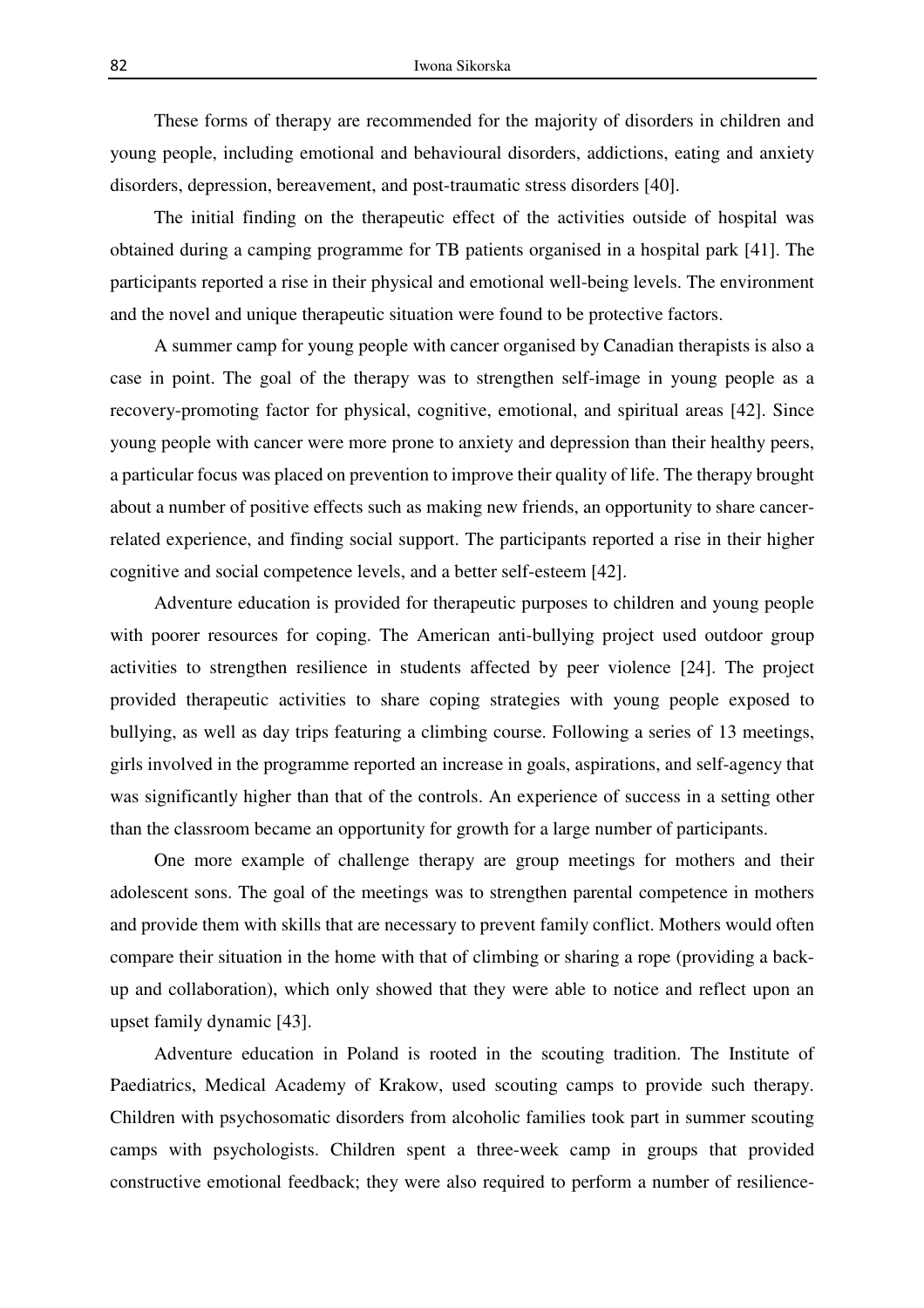promoting tasks and activities, including meeting the challenges of camping, night watch, and cooking, as well as learning new scouting skills and hiking in the woods. Two editions of the programme provided therapy to 10 children, who joined a regular scouting camp in the summer. The participants experienced a drop in their psychosomatic symptoms (night-time incontinence, stutter, and ticks), an improvement in well-being, and a rise in bravery and resilience levels [44].

One example of socio-therapeutic programmes using adventure therapy is a project called "Wzbij się wyżej" [Up to the Skies], which combined workshops and therapy to benefit 45 children and young people from the Saint Brother Albert Centre for Youth Therapy in Szczecin. The goal of the project was to fight social exclusion by instilling active attitudes in young people. The project provided ice-breaking and therapeutic activities such as art therapy, aggression replacement training, and outdoor education (kayaking, sailing, climbing, cycling, windsurfing, rowing a boat, and raft building). In their assessment surveys, the trainers and therapists involved in the programme observed that young people improved a number of their social competences, including collaboration in the peer group and team leadership, conscious building and maintaining relationships with others and supporting others, the ability to speak about their own emotions and difficulties, communication skills, conflict management, and creative thinking [45].

The efficacy of adventure therapy has been measured by several meta-analyses. Some of the outcomes are provided below.

The overview of 197 studies on the subject (2,908 participants, 206 groups) demonstrates that the short-term effect of such therapy (Hedges'  $g = 0.47$ ) is better than for other forms of treatment  $(0.14)$  or no treatment  $(0.08)$  in the controls [46].

The meta-analysis of 26 therapeutic interventions provided to vulnerable young people demonstrated a significant improvement reported by the observers ( $g = 1.38$ ) as against poorer improvement in young people who did not take part in the outdoor programme ( $g = 0.74$ ). Young people were assessed for their behaviour and the efficacy of their daily functioning [47].

The meta-analysis of 36 adventure therapy projects (paid by the participants) demonstrated a moderate effect, half a standard deviation for each of the six categories: selfesteem ((g = 0.49), locus of control (g = 0.55), observed behaviour (g = 0.75), self-agency (g = 0.46), clinical symptoms ( $g = 0.50$ ), and interpersonal factors ( $g = 0.54$  [38].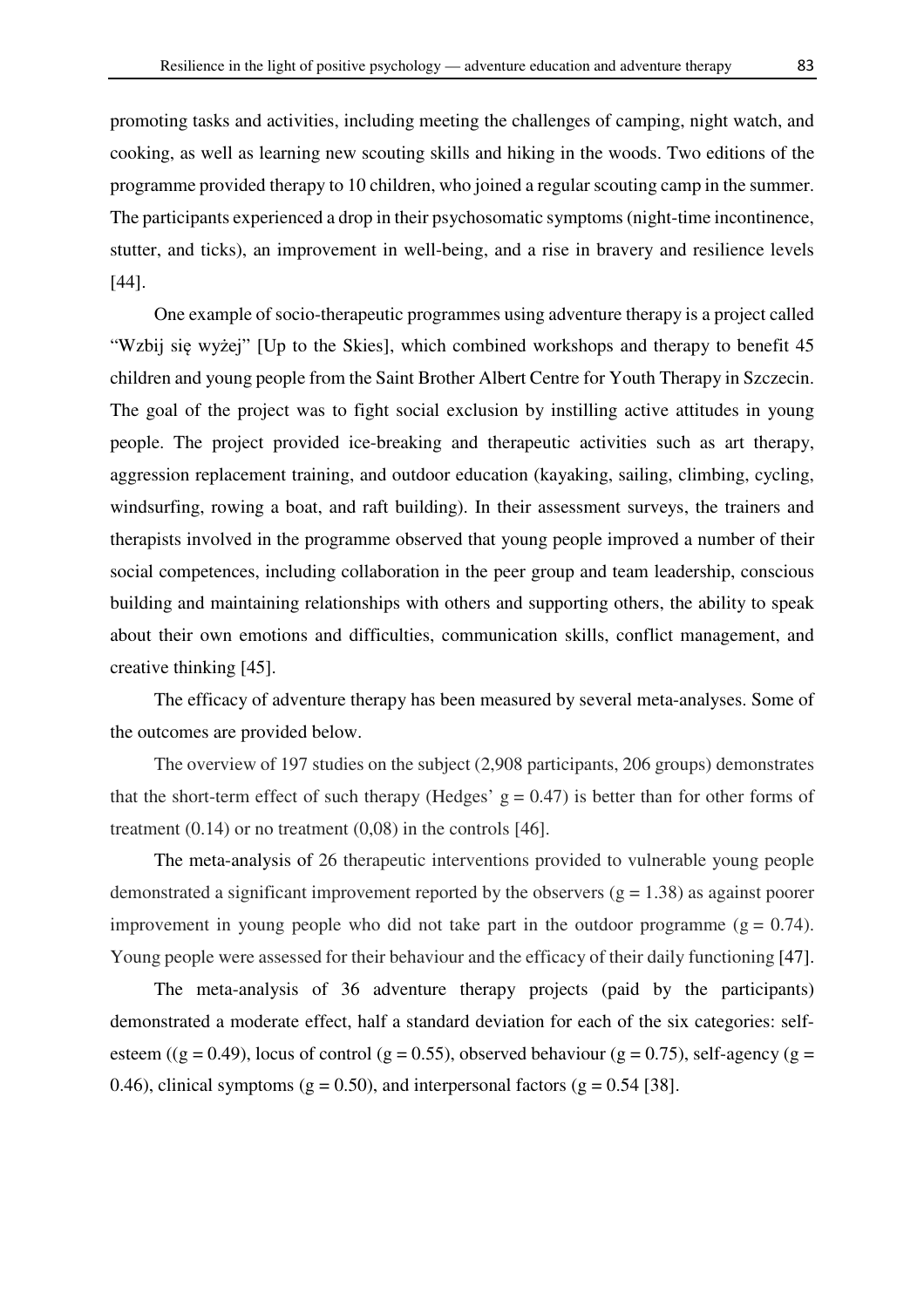# **Conclusion**

By way of summary, the experience of medium-risk situations is important for several areas that foster positive growth. The authors of the resilience concept agree that social competence, sense of agency, self-regulation, and optimism are protective factors for mental health [12, 48–51]. All these aspects of young people's functioning can develop in situations that involve a certain amount of risk. Arguments in favour of such experience are provided by the findings from assessment surveys completed by both therapists and their clients and the meta-analysis of the programmes. Such therapy is a practical application of theoretical concepts offered by Rutter, Garmezy, or Fergus & Zimmerman, who explain mechanisms underlying the formation of resilience [30–32].

The examples provided in the paper and the outcomes of therapeutic practice that confronts patients with medium-risk situations allow the following conclusions:

- 1. Challenges mounted by new, attractive, and demanding situations have a strengthening effect on individuals. Adventure encourages and helps individuals to transcend themselves.
- 2. Overcoming minor difficulties has a steeling effect, and it helps individuals to learn how to cope with larger threats. Since solving a problem brings success and happiness, this is likely to recur in the future.
- 3. Positive psychology would interpret the phenomenon in terms of building inner resources (inner strength) or developing oneself (virtues).
- 4. Adventure education and therapy seem to offer attractive ways to strengthen resilience in children, young people, and adults.

#### **References**

- 1. Masten A, Obradović J. Competence and resilience in development. Ann. New York Acad. of Sci. 2006; 1094: 13–27.
- 2. Kolar K. Resilience: revisiting the concept and its utility for social research*.* Int. J. Mental Health Addiction 2011; 9: 421–433.
- 3. Rutter M. psychosocial resilience and protective mechanisms. Am. J. Orthopsychiatry 1987; 57(3): 316–331.
- 4. Ogińska-Bulik N, Juczyński Z. Prężność u dzieci i młodzieży charakterystyka i pomiar. Polska skala SPP-18. Polskie Forum Psychologiczne 2011;16 (1): 7–28.
- 5. De Florio V. On resilient behaviors in computational systems*.* 2015*.* Access: 24.05.2015 https://www.academia.edu/11736157/On\_Resilient\_Behaviors\_in\_Computational\_Systems\_and\_Environme nts
- 6. Uhnast Z. Prężność osobowa a egzystencjalne wymiary wartościowania. Rocz. Psychol. 1998; 1; 7–27.
- 7. Oleś P. Psychologia przełomu połowy życia. Lublin: Towarzystwo Naukowe KUL; 2006.
- 8. Heszen I, Sęk H. Psychologia zdrowia. Warszawa: Wydawnictwo Naukowe PWN; 2007.
- 9. Kaczmarek Ł. Skala Sprężystości Psychicznej polska adaptacja Ego Resiliency Scale. Czas. Psychol. 2011; 17: 263–265 .
- 10. Grzegorzewska I. Odporność psychiczna dzieci alkoholików*.* Warszawa: Wydawnictwo Naukowe Scholar; 2013.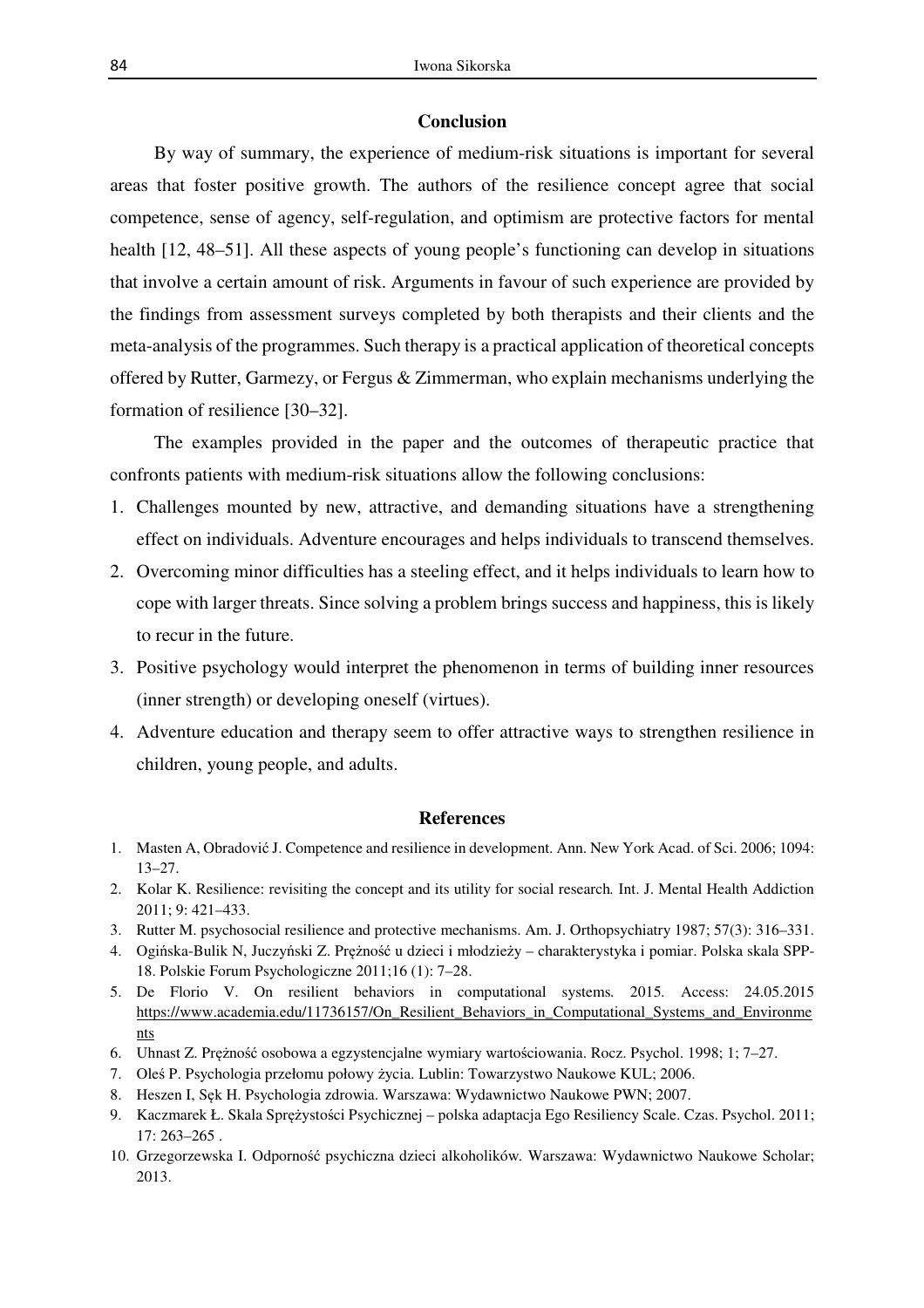- 11. Pilecka W, Fryt J. Teoria dziecięcej odporności psychicznej. In: Pilecka W, ed. Psychologia zdrowia dzieci i młodzieży, Perspektywa kliniczna. Kraków: Wydawnictwo Uniwersytetu Jagiellońskiego; 2011, p. 48–68.
- 12. Sikorska I. Odporność psychiczna w okresie dzieciństwa. Kraków: Wydawnictwo Uniwersytetu Jagiellońskiego; 2016.
- 13. Junik W. Resilience. Teoria– Badania– Praktyka. Warszawa: Wydawnictwo Parpamedia; 2011.
- 14. Constantine N, Bonard B, Diaz M. Measuring protective factors and resilience traits in youth: The Healthy Kids Resilience Assessment. Am Psychol. 1999; 55: 647–654.
- 15. Diener E. Subjective well-being. Am. Psychol. 2000; 55: 34–43.
- 16. Peterson C, Seligman MEP. Character strengths and virtues. New York: Oxford University Press; 2004.
- 17. Trzebińska E. Psychologia pozytywna. Warszawa: PWN; 2008.
- 18. Vaillant GE. Positive mental health: is there a cross-cultural definition? World Psychiatry 2012; 11(2): 93– 99.
- 19. Shryack J, Steger MF, Krueger RF, Kallie CS. The Structure of virtue: An empirical investigation of the dimensionality of the virtues in action inventory of strengths. Personality and Individual Differences; 2010; 48, 714–719.
- 20. Brendtro LK, Brokenleg M, Van Bockern S. The circle of courage and positive psychology. Reclaiming children and youth 2005; 14(3): 130–136.
- 21. Longhurst J, Jones K, Hiatt P, Hart K. Spreading wings with a safety net: The Montcalm Transitional living Program. Reclaming children and youth 2011; 20(1): 22–28.
- 22. Bronfenbrenner U. The ecology of human development. Cambridge, MA: Harvard University Press; 1979.
- 23. Brendtro LK, Strother M. Back to basics through challenge and adventure. Reclaiming Children and Youth. 2007; 16(1): 2–6.
- 24. Beightol J, Jevertson J, Carter S, Gray S, Grass M. Adventure education and resilience enhancement. J. Experiental Education. 2012; 35(2): 307–325.
- 25. Neill JT, Dias KL. Adventure education and resilience: the double-edged sword. J. Adventure Education and Outdoor Learning 2001; 1(2): 35–42.
- 26. Hopkins D. Self concept and adventure. J. Adventure Education 1985; 2(1): 7–15.
- 27. Michl W. Pedagogika przeżyć. Kraków: WAM; 2011.
- 28. Palamer-Kabacińska E. Miejsce pedagogiki przygody w naukach humanistycznych. In: E. Palamer-Kabacińska E, Leśny A, red. Edukacja przygodą. Outdoor i Adventure Education w Polsce. Teoria, przykłady, konteksty. Warszawa: Wydawnictwo Fundacja Pracownia Nauki i Przygody; 2012.
- 29. Ewert A. Outdoor adventure and self-concept: A research analysis. Eugene, OR: Center for Leisure Studies, University of Oregon; 1983.
- 30. Rutter M. Implications of resilience concepts for scientific understanding. Annals New York Academy of Science. 2006; 1094: 1–12.
- 31. Garmezy N, Masten AS, Tellegen A. The study of stress and competence in children: A building block for developmental psychopathology. 1984; 55: 97–111.
- 32. Fergus S, Zimmerman MA. Adolescent resilience: A framework for resilience. In: Southwick SM, Litz BT, Charney D, Friedman MJ, ed. Resilience and mental health: challenges across the life-span. Cambridge: Cambridge University Press; 2005 s. 1–10.
- 33. Olsson CA, Bond L, Burns JM, Vella-Broderick DA, Sawyer SM. Adolescent resilience: a concept analysis. J. Adolescence 2003; 26: 1–11.
- 34. Reimer MS. Gender, risk, and resilience in the middle school context. Children and Schools. 2002; 24(1): 35– 47.
- 35. Leśny A. Doświadczenia nauki i przygody na żaglowcach szkoleniowych. In: Palamer-Kabacińska E, Leśny A, ed. Edukacja przygodą. Outdoor i Adventure Education w Polsce. Teoria, przykłady, konteksty. Warszawa: Wydawnictwo Fundacja Pracownia Nauki i Przygody; 2012.
- 36. Cechnicki A., W stronę psychoterapeutycznie zorientowanej psychiatrii środowiskowej 30 lat doświadczeń krakowskich. Psychoter. 2009, 3(150): 43–55.
- 37. Fijałkowska B, Lewczuk E, Pawłowska B. Rehabilitacja psychiatryczna osób z rozpoznaniem schizofrenii przegląd wybranych metod. Curr. Problems of Psychiatry 2012, Vol. 13 Issue 1, 49–53.
- 38. Bowen DJ, Neill JT. A meta-analysis of adventure therapy outcomes and moderators. The Open Psychology Journal. 2013; 6: 28–53. doi: 10.2174/1874350120130802001